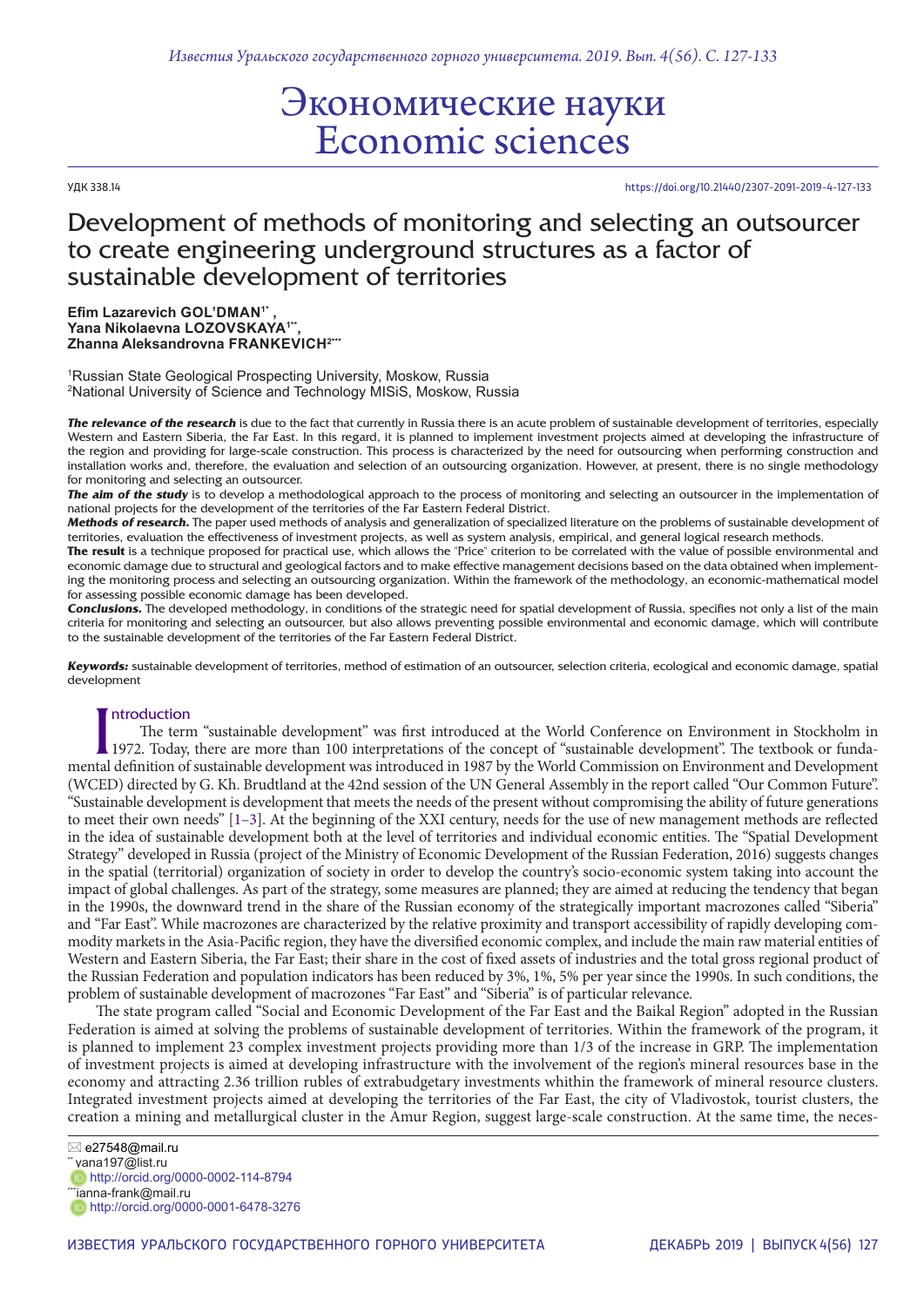#### ЭКОНОМИЧЕСКИЕ НАУКИ *Е. Л. Гольдман и др. / Известия УГГУ. 2019. Вып. 4(56). С. 127-133*

sary condition is the availability of uninterrupted, reliable water, electricity and heat supply for housing and industrial-civil construction, which implies the creation of underground engineering structures and, in turn, the planned and integrated use of the underground space. To perform construction and installation works, organizations usually use outsourcing. The selection of an outsourcer is carried out by means of contract bidding. Moreover, outsourcing is determined by the selection of criteria for evaluating the performance of contractors. It should be noted that today there is no methodology containing the optimal set of criteria and satisfying the interests of all participants in the construction process. Thus, the development of methods for monitoring and selecting an outsourcer for the implementation of construction projects is an urgent scientific task.

#### Methods of research

These methods include analysis and generalization of specialized literature, publications in periodicals devoted to the problems of sustainable development of territories, assessment of the effectiveness of investment projects, as well as system analysis, comparison, empirical, and general logical research methods.

#### **Discussion**

The main approaches to the selection of criteria for evaluating the performance of contractors engaged to state and municipal needs are given in the Federal Law No. 44-FZ dated on 05.04.2013 "On the contract system in the procurement of goods, works and, services to ensure state and municipal needs". There are 6 selection criteria:

- 1. Contract price;
- 2. Expenses for operation and repair of goods, for use of work results;
- 3. Terms of delivery of goods, completion of works, provision of services;
- 4. Qualitative, functional and environmental characteristics of the volume of procurement;
- 5. Terms of guarantee as to the volume of procurement;
- 6. Qualification of bidders in procurement proceedings.

In large (strategic) companies (Gazprom, Rosneft), a contractor is selected based on an assessment of its compliance with corporate rules (standards).

Currently, the research has been conducted on the topic of the optimal choice of an outsourcing company, various selection methods have been developed, evaluation criteria have been determined [4, 5]. The analysis of existing methods and the criteria contained therein is given here (Table 1).



**Figure 1. Evaluation criteria for companies carrying out construction work at capital construction projects as part of outsourcing. Рисунок 1. Критерии оценки организаций, осуществляющих производство строительных работ на объектах капитального строительства в рамках аутсорсинга.**

128 Гольдман Е.Л.и др. Development of methods of monitoring and selecting an outsourcer to create engineering underground structures as a factor of sustainable development of territories // Известия УГГУ. 2019. Вып. 4(56). С. 127-133. DOI 10.21440/2307-2091-2019-4-1127-133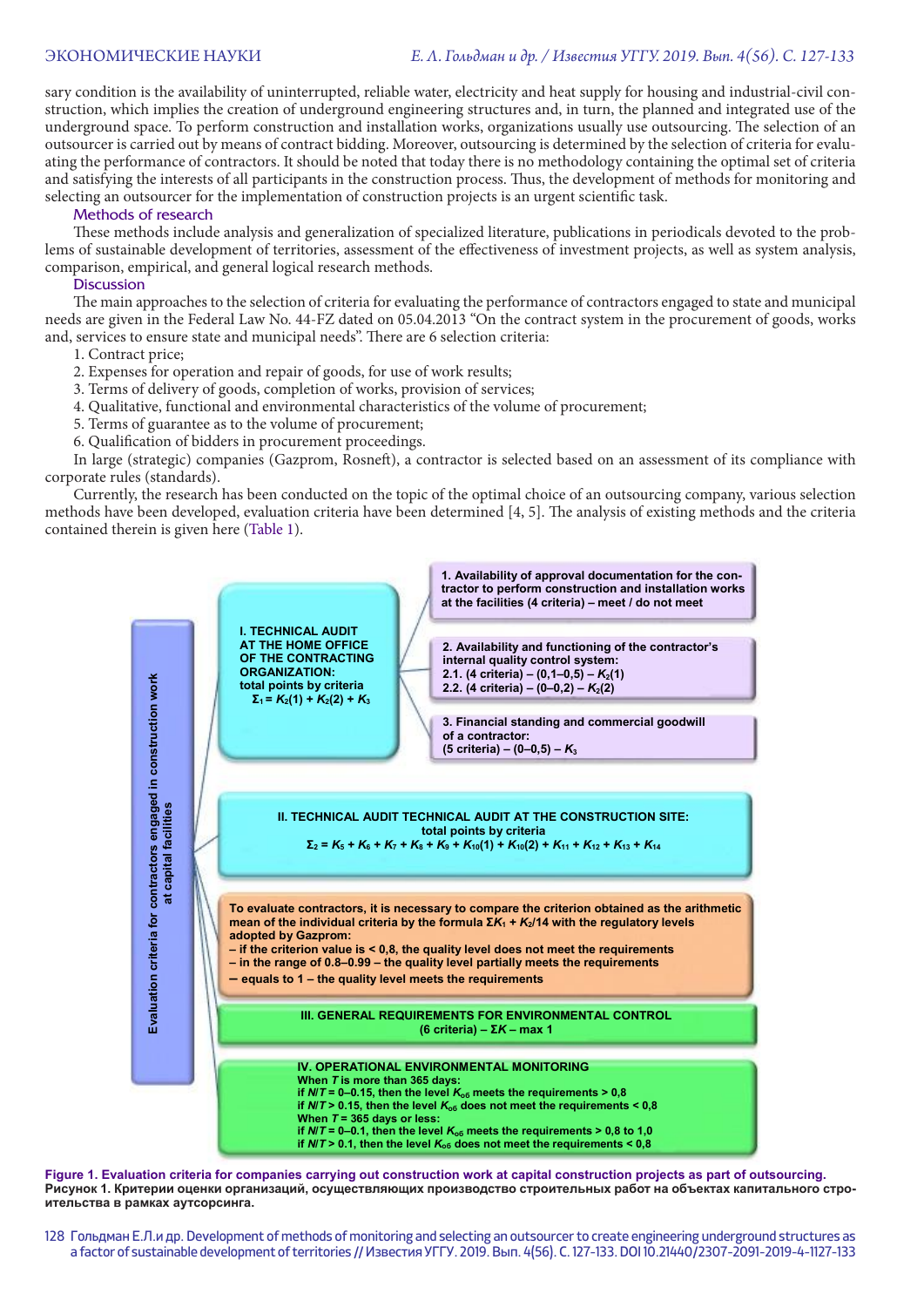#### **Table 1. Comparative analysis of existing methods for evaluating outsourcing companies. Таблица 1. Сравнительный анализ существующих методик оценки компаний-аутсорсеров.**

| Authors of the methods  | The essence of the methods                                                                                                                                                                                | Criteria for selecting a contractor                                                                                                                                                                                       |
|-------------------------|-----------------------------------------------------------------------------------------------------------------------------------------------------------------------------------------------------------|---------------------------------------------------------------------------------------------------------------------------------------------------------------------------------------------------------------------------|
| P. V. Gentzler          | Selection of a contractor according to the established<br>criteria (8 criteria)                                                                                                                           | 1. Qualification<br>2. Willingness to get started quickly<br>3. Related specialties<br>4. Physical well-being of workers, lack of bad habits<br>5. Material and technical resources<br>6. Goodwill<br>7. Contractor price |
| P. V. Zhbanov           | Selection of a contractor according to the established<br>criteria (4 criteria)                                                                                                                           | 8. Warranty period of work execution<br>1. Reputation<br>2. Contractor price<br>3. Term of completion of works<br>4. Accuracy of execution                                                                                |
| T. N. Soldatenko        | The model has been created for a comprehensive indi-<br>cator of business reputation based on expert evaluation<br>of the significance of factors in the structure of business<br>reputation (8 criteria) | 1. Qualification<br>2. Material and technical resources<br>3. Contractor's reputation<br>4. Price<br>5. Warranty period of work execution<br>6. Term of contract<br>7. Quality of execution<br>8. Trust of banks          |
| A. M. Akinpelu          | Selection of a contractor according to the established<br>criteria (5 criteria)                                                                                                                           | 1. Contractor's reputation<br>2. Contractor price<br>3. Accuracy of implementation of commitments<br>4. Trust of banks<br>5. Assistance in the implementation of the project<br>1. Qualification                          |
| M. V. Demidenko         | Selection of a contractor according to the established<br>criteria (6 criteria)                                                                                                                           | 2. Contractor price<br>3. Term of the contract (performance of works)<br>4. Guarantee of performance of works<br>5. Liability insurance<br>6. Refusal to prepayment                                                       |
| T. V. Nakashidze        | A scoring system<br>based on the matrix mechanisms of a comprehensive<br>risk assessment of the choice of a contractor has been<br>developed (5 criteria)                                                 | 1. Qualification<br>2. Various experts<br>3. Material and technical resources<br>4. Contractor's price<br>5. Quality of execution                                                                                         |
| Yu. V. Vedernikova      | Model with the best set of criteria                                                                                                                                                                       | Set of criteria depending on the project<br>with a mandatory assessment of the customer's profes-<br>sional experience<br>with a contractor and the labor intensity of the project                                        |
| Zh. B. Dorokhova        | Automation<br>of the business process of selecting a contractor using<br>the COBRA++ system                                                                                                               | Software systems are used<br>in real time covering an overview of all stages of con-<br>struction, not requiring a choice of criteria                                                                                     |
| Sobah Abbas<br>Petersen | A program in which a number of "competency questions"<br>are asked for a particular contractor                                                                                                            | After answering a number of competency questions for<br>specific contractors, the tender organizer receives an<br>estimate for this agent                                                                                 |

PAO Gazprom has developed a method of corporate evaluation of general contractors, which contains more than 120 evaluation criteria that meet the requirements of the legislation of the Russian Federation in the field of construction, design and survey work [6, 7]. As a result of the analysis and processing of the criteria for evaluating the performance of the contractor, the appropriateness of its cooperation with the Gazprom Group companies is determined (Fig. 1).

The analysis allows us to conclude that there is no single methodology that meets the interests of all participants in the construction and contains the optimal set of criteria. The only criterion is "Price", which can be found in all methods. "Price", of course, is an important criterion for choosing an outsourcing company, but not a determining one. The cheapest contractor is not always the best, since the possible problems with it can have a much greater impact on implementation of the project than the initial cost savings. In addition, it is necessary to take into account the possibility of various risks associated with the construction processes and subsequent operation of facilities [8–11]. It should be noted that none of the existing methods takes into account the probability of occurrence of negative events in the process of construction and operation of the facility due to the presence of structural and geological factors, and the consequent possible economic damage [12].

The study proposes the developed methodology for monitoring and selecting an outsourcer during construction and installation work, taking into account a certain list of quantitative and qualitative assessment criteria established depending on the conditions of the project and at the discretion of the customer, as well as the mandatory consideration of the possible economic damage that may occur as a result of negative events during the operation of facilities [13–15].

Taking into account the physical and mechanical properties of building structures and materials (strength, corrosion resistance, etc.), the state of the geological environment of the underground space (groundwater, dangerous geological processes, soil properties, etc.), partial or complete failure may occur during the operation of underground structures system or its constituent elements and the inevitability of the occurrence of negative technological changes in the environment, which will require additional funds to eliminate the consequences of emergencies. Therefore, when choosing an outsourcing organization, it is necessary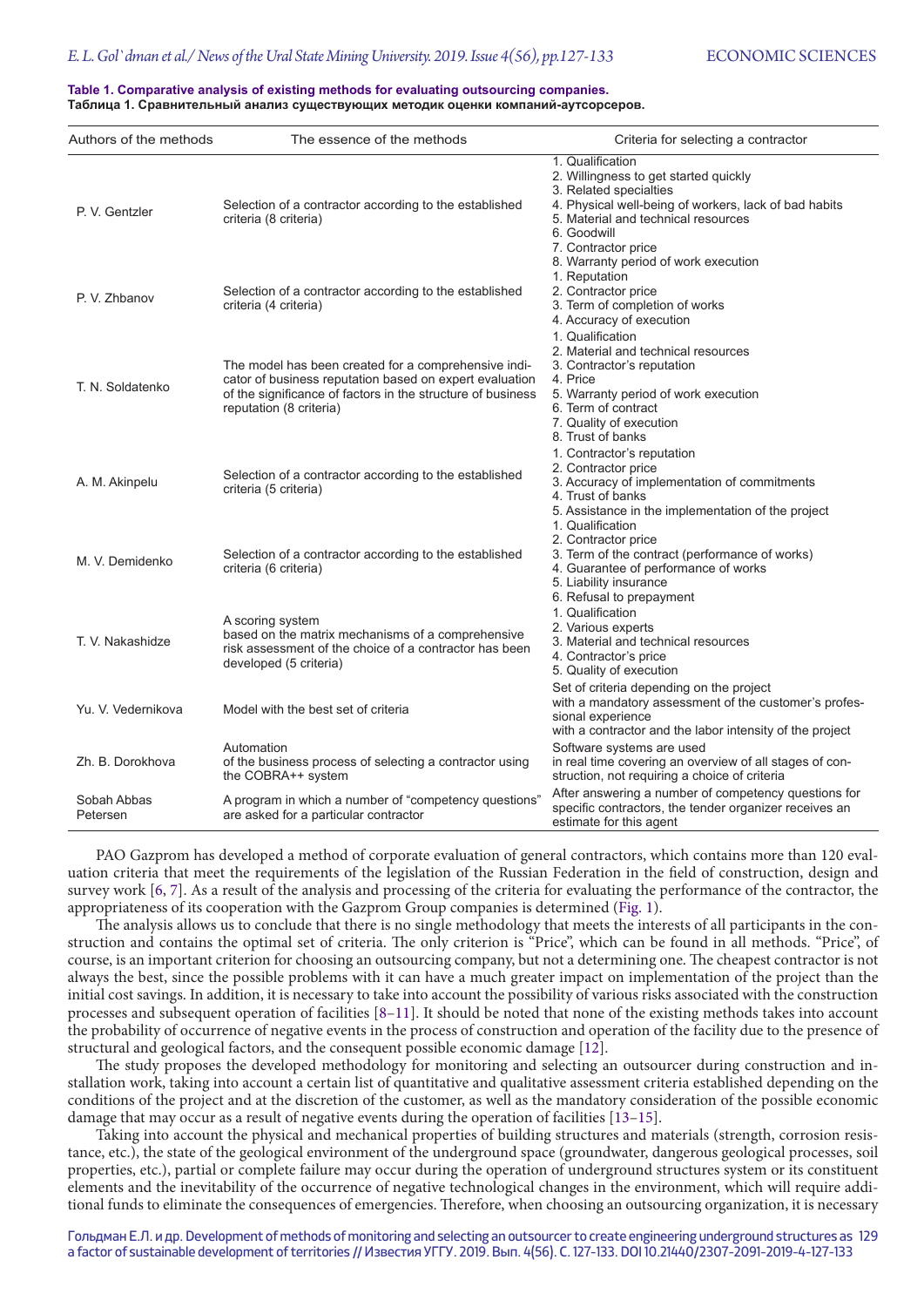**Table 2. Basic failures in communication systems and recommendations for restoring the reliability of their functioning. Таблица 2. Основные отказы в коммуникационных системах и рекомендации по восстановлению надежности их функционирования.**

| Physical disturbances<br>arising<br>from the system                                                                                                                    | Possible consequences<br>from emerging disturbances                                                                                                         | Necessary<br>measures to restore the reliability of the<br>system                                                | Inflation<br>index<br>for costs $\beta$ |
|------------------------------------------------------------------------------------------------------------------------------------------------------------------------|-------------------------------------------------------------------------------------------------------------------------------------------------------------|------------------------------------------------------------------------------------------------------------------|-----------------------------------------|
| Severe corrosion damage to the<br>supporting structures of the lining                                                                                                  | Reduced bearing capacity of the<br>support, deformation and destruc-<br>tion of mining production                                                           | Complete overhaul with the removal<br>of used lining, opening the trenches of<br>the route and backfilling       | $\geq 1$                                |
| Disruption of integrity<br>of underground structure sup-<br>ports, ruptures/shear fractures of<br>bolt junctions                                                       | Leaks, returns,<br>deformations, subsidence,<br>violation of dimensions, reduction<br>of operational reliability of mine<br>workings                        | Partial repair of the support in the<br>places<br>of its deformation                                             | $0.3 - 0.5$                             |
| Lost of host rocks adjacent to the<br>mine working supports                                                                                                            | Propagation of deformation of<br>supports, reduction of bearing<br>capacity of the support, detach-<br>ment of the trough block, violation<br>of dimensions | Partial repairs<br>of supports and cementation of host<br>rocks around workings                                  | $0.4 - 0.5$                             |
| Water resistance disturbance of<br>the system with water ingress to<br>electrical equipment, water main<br>pipes and<br>discharged water in the<br>underground sources | The possibility of the lost of rocks,<br>poisoning of drinking springs, the<br>creation of emergency situation                                              | Cementation of the host rocks around<br>the working, waterproofing of the sup-<br>ports, making<br>cement screed | $0.8 - 1.0$                             |
| Formation of frost on the elements<br>of underground structures                                                                                                        | Distortion of the cross-section,<br>equipment failures, cable break-<br>age, defects and damage creation                                                    | Partial repairs<br>of the support inside the system                                                              | $0.3 - 0.4$                             |
| The silting of the open<br>or closed drainage<br>systems                                                                                                               | Structures flooding                                                                                                                                         | Partial repair with cementation of the<br>fixed space, local drainage                                            | $0.5 - 0.6$                             |
| Super-permissible deflections of<br>beams and floor slabs                                                                                                              | Cracks in the tensioned zone<br>waterproofing defect,<br>leaks, corrosion of fittings,<br>structural failure                                                | Partial or complete overhaul of the<br>system                                                                    | $0.8 - 1.0$                             |
| Hyperadmissible<br>ellipticity of rings<br>of the support                                                                                                              | Irregularity of dimensions,<br>reduction of bearing capability<br>of the support                                                                            | Partial or<br>complete overhaul<br>of mine working                                                               | $0.8 - 1.0$                             |

to be guided not only by the amount of direct construction costs ("contractor's price"), but also consider the amount of cost to restore the system. The studies have determined the possible main failures occurring in communication systems, given the recommendations of necessary measures to restore the reliability of their functioning, the coefficient of cost increase (Table 2).

The amount of possible economic damage is recommended to be calculated by the formula (taking into account the time factor if necessary):

$$
\mathbf{E}_{\mathbf{y}} = [(\mathbf{S}_{\mathbf{tr}} - L_{\mathbf{r}}) \times \Delta Q \times t_{\mathbf{rec}} + \mathbf{S}_{\mathbf{rec}} + \mathbf{S}_{\mathbf{c}} + \mathbf{S}_{\mathbf{en}}]P_{\mathbf{o}},
$$

where  $S_{tr}$  is the price of transporting resources through the communications system, rubles/unit;  $L_t$  – costs of transportation of resources, rubles/unit; ∆*Q* – decrease in the volume of transportation of resources upon failure, units/year, months; *t* rec – system recovery period, years, months; S<sub>rec</sub> – system recovery costs, rub.; S<sub>c</sub> – compensation payments to enterprises whose economic indicators have worsened, rub.; S<sub>en</sub> – environmental damages payment, rub.; P<sub>o</sub> – probability of failure, unit fraction.

Conclusions and results

The developed methodology allows the implementation of the monitoring process and the selection of an outsourcing organization to correlate the "Price" criterion with the amount of possible economic damage due to the presence of structural and geological factors and make effective management decisions based on the data obtained.

#### 130 Гольдман Е.Л.и др. Development of methods of monitoring and selecting an outsourcer to create engineering underground structures as a factor of sustainable development of territories // Известия УГГУ. 2019. Вып. 4(56). С. 127-133. DOI 10.21440/2307-2091-2019-4-1127-133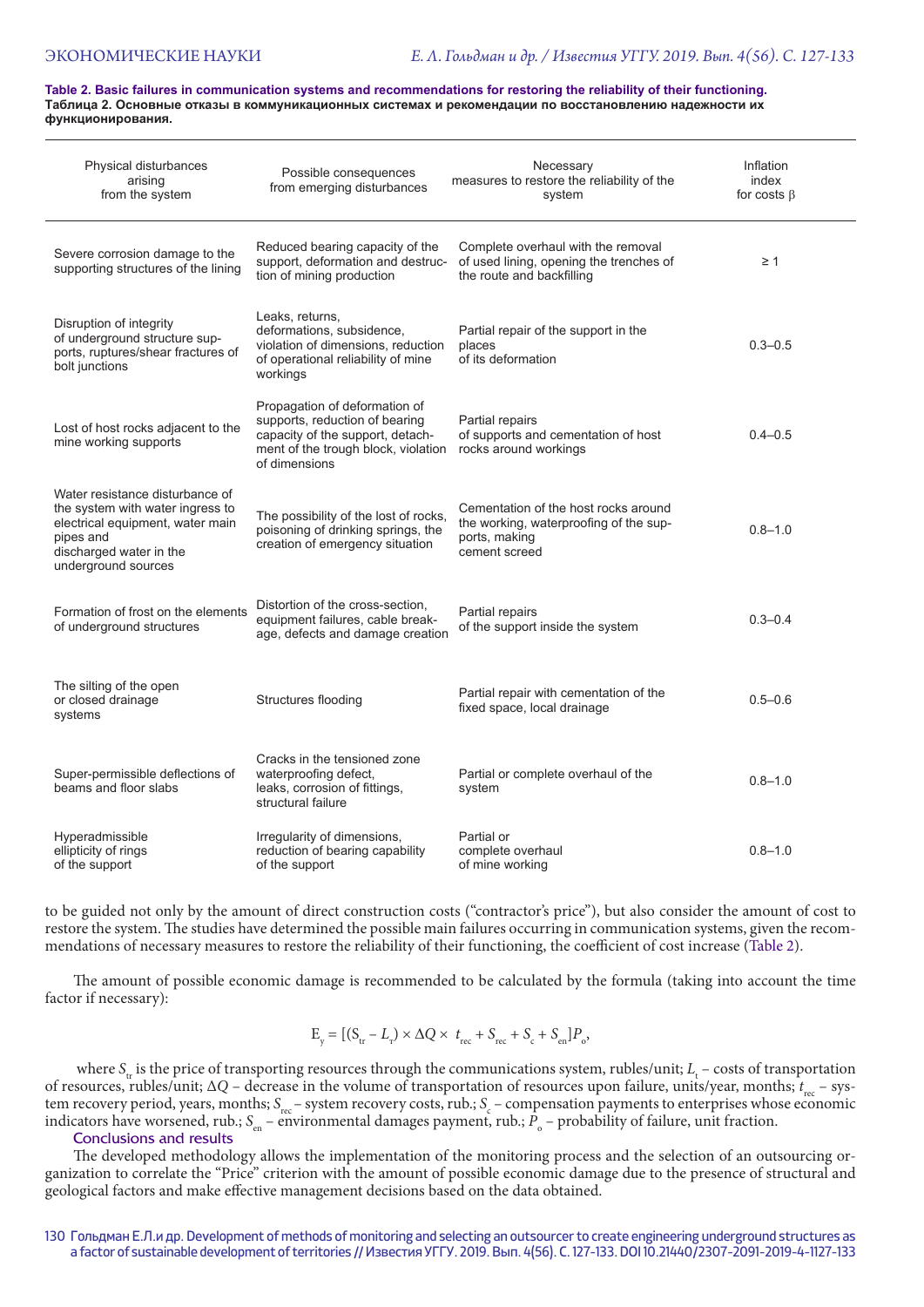Thus, for the sustainable development of the territories of the Far Eastern Federal District, taking into account the necessary limitation of negative impact on the environment and ensuring the protection and rational use of natural resources, it is recommended to use the developed methodology for monitoring and evaluating an outsourcer considering not only criteria indicators, but also the amount of likely economic damage due to the onset of negative events during the operation of facilities.

#### **REFERENCES**

1. Bekrenev I. V., Lozovskaya Ya. N. 2017, Methodological aspects of the formation of an adaptive mechanism for sustainable development of an enterprise based on a targeted integrated approach. *Vestnik RUDN* [RUDN Journal], Series "Economy", vol. 25, no. 2, pp. 233–241. (*In Russ*.) https://doi.org/10.22363/2313-2329-2017-25-2-233-241

2. Nazarova Z. M., Kosyanov V. A., Kalinin A. R., Desyatkin A. S. 2018, Prospects for geologic exploration in Russia: western way or native development model? *Gornyi zhurnal*, no. 11, pp. 38–42. https://doi.org/10.17580/gzh.2018.11.06

3. Kalinin A. R. 2015, Modern ecological and economic aspects of energy efficiency in the areas of sound nature management. *Ekonomika v promyshlennosti*, no. 3, pp. 42–46.

4. Aglyamova L. R., Mostovsky N. N., Mostovskaya P. A., Simankina T. L. 2017, Selection of contractors based on Pareto optimal set. *Nauka i obrazovanie: novoye vremya* [Science and education: new time], no. 3 (20), pp. 219–228. (*In Russ*.)

5. Soldatenko T. N. 2014, Model of business reputation of a contractor in the construction of a building. *Stroitel'stvo unikal'nykh zdaniĭ i sooruzheniĭ* [Construction of Unique Buildings and Structures], no. 12 (27), pp. 7–23. (*In Russ*.)

6. Lozovskaya Ya. N., Frankevich J. А. 2019, Improving approaches to assessing the effectiveness of implementing a system of environmentally-oriented enterprise management for sustainable development. *Gornyi Zhurnal* [Mining Journal], no. 5, pp. 51–54. (*In Russ*.) https://doi.org/10.17580/gzh.2019.05.09

7. Alejandro Germán Frank, Nathalie Dalle Molle, Wolfgang Gerstlberger, João Augusto Bonzanini Bernardi, Danilo Cuzzuol Pedrini. 2016, An integrative environmental performance index for benchmarking in oil and gas industry. *Journal of Cleaner Production*, vol. 133, pp. 1190–1203. 8. Mohammad Ali Rezvani Befrouei, Mohammad Taghipour. 2015, Identification and Management of Risks in Construction Projects. *American* 

*Journal of Civil Engineering*, no. 5, pp. 170–177. 9. Apollo М. 2017, Prognostic and diagnostic capabilities of OOBN in assessing investment risk of complex construction projects. *Procedia Engineering*, no. 196, pp. 236–243.

10. Petrov A. A., Kuznetsov B. O. 2017, Formation of a complex information model of risk management in construction. *Korporativnoye upravleniye i innovatsionnoye razvitiye ekonomiki Severa: vestnik Nauchno-issledovatel'skogo tsentra korporativnogo prava, upravleniya i venchurnogo investirovaniya Syktyvkarskogo gosudarstvennogo universiteta* [Corporate Governance and Innovative Development of the Economy of the North: Bulletin of the Research Center for Corporate Law, Governance and Venture Investments of Syktyvkar State University], no. 1, pp. 13–22. (*In Russ*.)

11. Korol' S. P. 2016, Risks as a category for assessing innovative development: construction. *Sovremennyye tekhnologii upravleniya* [Modern Management Technology], no. 2 (62). 6204. (*In Russ.)* URL: http://sovman.ru/article/6204/

12. Budzulyak B. V., Apostolov A. A., Seleznev N. F., Moiseev L. P., Alekseenko N. N. 2015, Rating of contractors as a factor to minimize the risks of investment activity. *Gazovaya promyshlennost'* [Gas industry], no. 4, pp. 12–16. (*In Russ*.)

13. Frondel M., Krätschell K., Zwick L. 2018, Environmental management systems: Does certification pay? *Economic Analysis and Policy*. September, vol. 59, pp. 14–24. https://doi.org/10.1016/j.eap.2018.02.006

14. Serdal Ozusaglam, Effie Kesidou, Chee Yew Wong. 2018, Performance effects of complementarity between environmental management systems and environmental technologies. *International Journal of Production Economics*, vol. 197, pp. 112–122.

https://doi.org/10.1016/j.ijpe.2017.12.026

15. Qian W., Hörisch J., Schaltegger S. 2017, Environmental management accounting and its effects on carbon management and disclosure quality. *Journal of Cleaner Production*, vol. 174, pp. 1608–1619. https://doi.org/10.1016/j.jclepro.2017.09.051

*The article was received on November 01, 2019*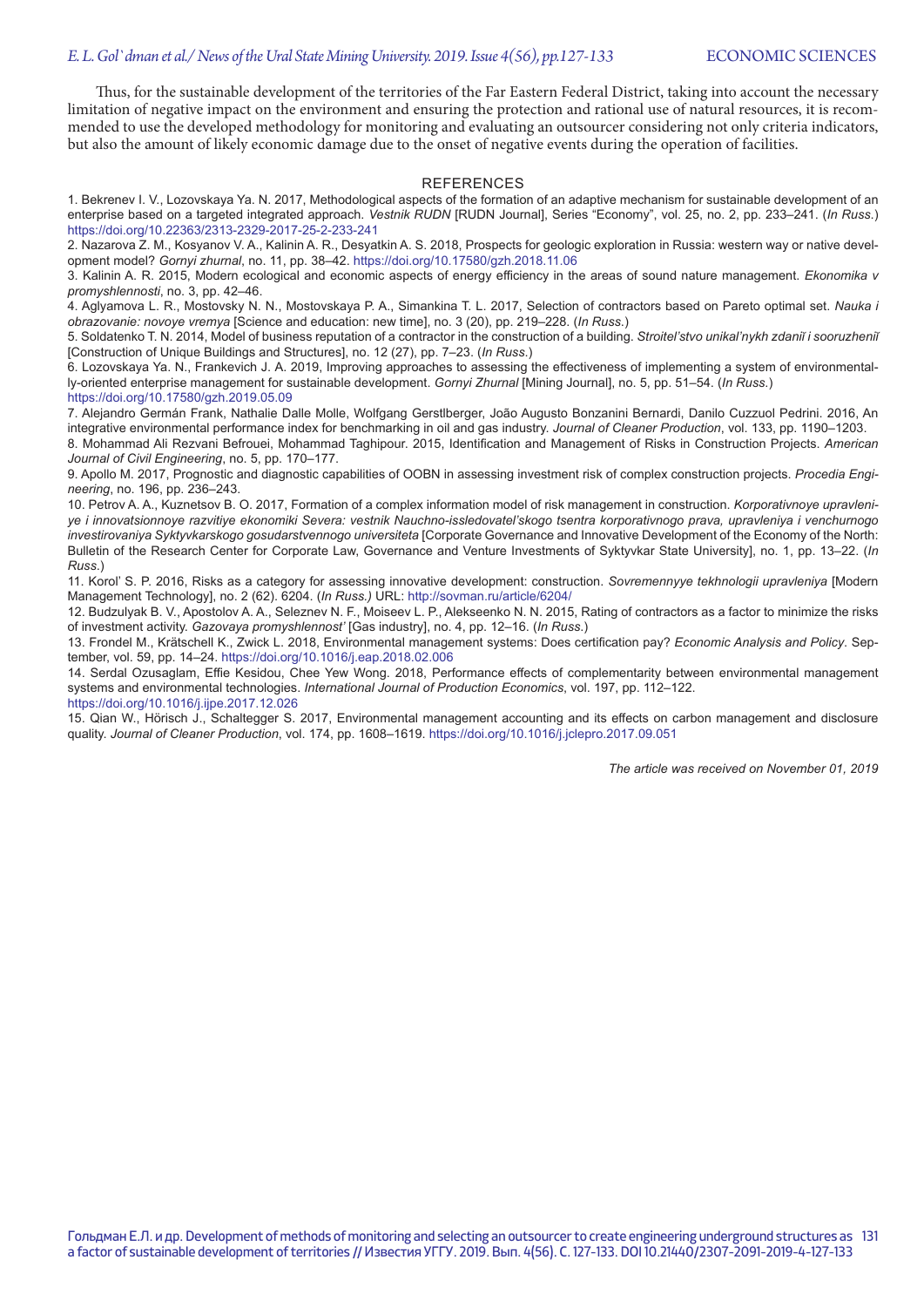#### УДК 338.14 https://doi.org/10.21440/2307-2091-2019-4-127-133

## Разработка методики мониторинга и отбора аутсорсера для создания инженерных подземных сооружений как фактор устойчивого развития территорий

#### Ефим Лазаревич ГОЛЬДМАН<sup>1\*</sup> **Яна Николаевна ЛОЗОВСКАЯ**1\*\*, **Жанна Александровна ФРАНКЕВИЧ**2\*\*\*

1 Российский государственный геологоразведочный университет им. Серго Орджоникидзе, Россия, Москва 2 Национальный исследовательский технологический университет «МИСиС», Россия, Москва

Актуальность исследования обусловлена тем, что в настоящее время в России остро стоит проблема устойчивого развития территорий, в особенности Западной и Восточной Сибири, Дальнего Востока. В связи с этим предусмотрена реализация инвестиционных проектов, направленных на развитие инфраструктуры региона и предусматривающих масштабное строительство. Данный процесс характеризуется необходимостью применения аутсорсинга при выполнении строительно-монтажных работ и, следовательно, оценкой и выбором организации-аутсорсера. Однако в настоящее время не существует единой методики мониторинга и отбора аутсорсера.

**Целью исследования** является разработка методического подхода к процессу мониторинга и отбора аутсорсера при реализации национальных проектов по развитию территорий Дальневосточного федерального округа.

**Методы исследования.** В статье использованы методы анализа и обобщения специализированной литературы по проблемам устойчивого развития территорий, оценке эффективности инвестиционных проектов, а также системный анализ, эмпирические, общелогические методы исследования.

Результатом является предлагаемая для практического использования методика, позволяющая при осуществлении процесса мониторинга и выбора организации-аутсорсера соотносить критерий «Цена» с величиной возможного эколого-экономического ущерба вследствие наличия конструктивных и геологических факторов и на основе полученных данных принимать эффективные управленческие решения. В рамках методики разработана экономико-математическая модель оценки возможного экономического ущерба.

Выводы. Разработанная методика в условиях стратегической необходимости пространственного развития России конкретизирует не только перечень основных критериев для мониторинга и отбора аутсорсера, но и позволяет предотвратить возможный эколого-экономический ущерб, что будет способствовать устойчивому развитию территорий Дальневосточного федерального округа.

Ключевые слова: устойчивое развитие территорий, методика оценки аутсорсера, критерии отбора, эколого-экономический ущерб, пространственное развитие

#### ЛИТЕРАТУРА

1. Бекренев И. В., Лозовская Я. Н. Методические аспекты формирования адаптивного механизма устойчивого развития предприятия на основе целевого комплексного подхода // Вестник РУДН. Сер. «Экономика». 2017. Т. 25, № 2. С. 233–241. https://doi.org/10.22363/2313-2329-2017-25-2-233-241

2. Nazarova Z. M., Kosyanov V. A., Kalinin A. R., Desyatkin A. S. Prospects for geologic exploration in Russia: western way or native development model? // Gornyi zhurnal*.* 2018. № 11. Р. 38–42. https://doi.org/10.17580/gzh.2018.11.06

3. Kalinin A. R. Modern ecological and economic aspects of energy efficiency in the areas of sound nature management // Ekonomika v promyshlennosti. 2015. № 3. Р. 42–46.

4. Аглямова Л. Р., Мостовский Н. Н., Мостовская П. А., Симанкина Т. Л. Выбор подрядных организаций на основе построения парето-оптимального множества // Наука и образование: новое время. 2017. № 3 (20). С. 219–228.

5. Солдатенко Т. Н. Модель деловой репутации подрядчика при строительстве здания // Строительство уникальных зданий и сооружений. 2014. № 12 (27). С. 7–23.

6. Лозовская Я. Н., Франкевич Ж. А. Совершенствование подходов к оценке эффективности внедрения системы экологически ориентированного управления предприятием с целью устойчивого развития // Горный журнал. 2019. № 5. С. 51–54. https://doi.org/10.17580/gzh.2019.05.09

7. Alejandro Germán Frank, Nathalie Dalle Molle, Wolfgang Gerstlberger, João Augusto Bonzanini Bernardi, Danilo Cuzzuol Pedrini. An integrative environmental performance index for benchmarking in oil and gas industry // Journal of Cleaner Production. 2016. Vol. 133. P. 1190–1203.

8. Mohammad Ali Rezvani Befrouei, Mohammad Taghipour. Identification and Management of Risks in Construction Projects // American Journal of Civil Engineering. 2015. № 5. Р. 170–177.

9. Apollo М. Prognostic and diagnostic capabilities of OOBN in assessing investment risk of complex construction projects // Procedia Engineering. 2017. № 196. P. 236–243.

10. Петров А. А., Кузнецов Б. О. Формирование комплексной информационной модели управления рисками в строительстве // Корпоративное управление и инновационное развитие экономики Севера: вестник Научно-исследовательского центра корпоративного права, управления и венчурного инвестирования Сыктывкарского государственного университета. 2017. № 1. C. 13–22.

11. Король С. П. Риски как категория оценки инновационного развития: строительство // Современные технологии управления. 2016. № 2 (62). 6204. URL: http://sovman.ru/article/6204/

12. Будзуляк Б. В., Апостолов А. А., Селезнев Н. Ф., Моисеев Л. П., Алексеенко Н. Н. Рейтинговая оценка подрядчиков – фактор минимизации рисков инвестиционной деятельности // Газовая промышленность. 2015. № 4. С. 12–16.

13. Frondel M., Krätschell K., Zwick L. Environmental management systems: Does certification pay? // Economic Analysis and Policy. September 2018. Vol. 59. P. 14-24. https://doi.org/10.1016/j.eap.2018.02.006

e27548@mail.ru

vana197@list.ru

http://orcid.org/0000-0002-114-8794 \*janna-frank@mail.ru

http://orcid.org/0000-0001-6478-3276

132 Гольдман Е.Л.и др. Development of methods of monitoring and selecting an outsourcer to create engineering underground structures as a factor of sustainable development of territories // Известия УГГУ. 2019. Вып. 4(56). С. 127-133. DOI 10.21440/2307-2091-2019-4-1127-133